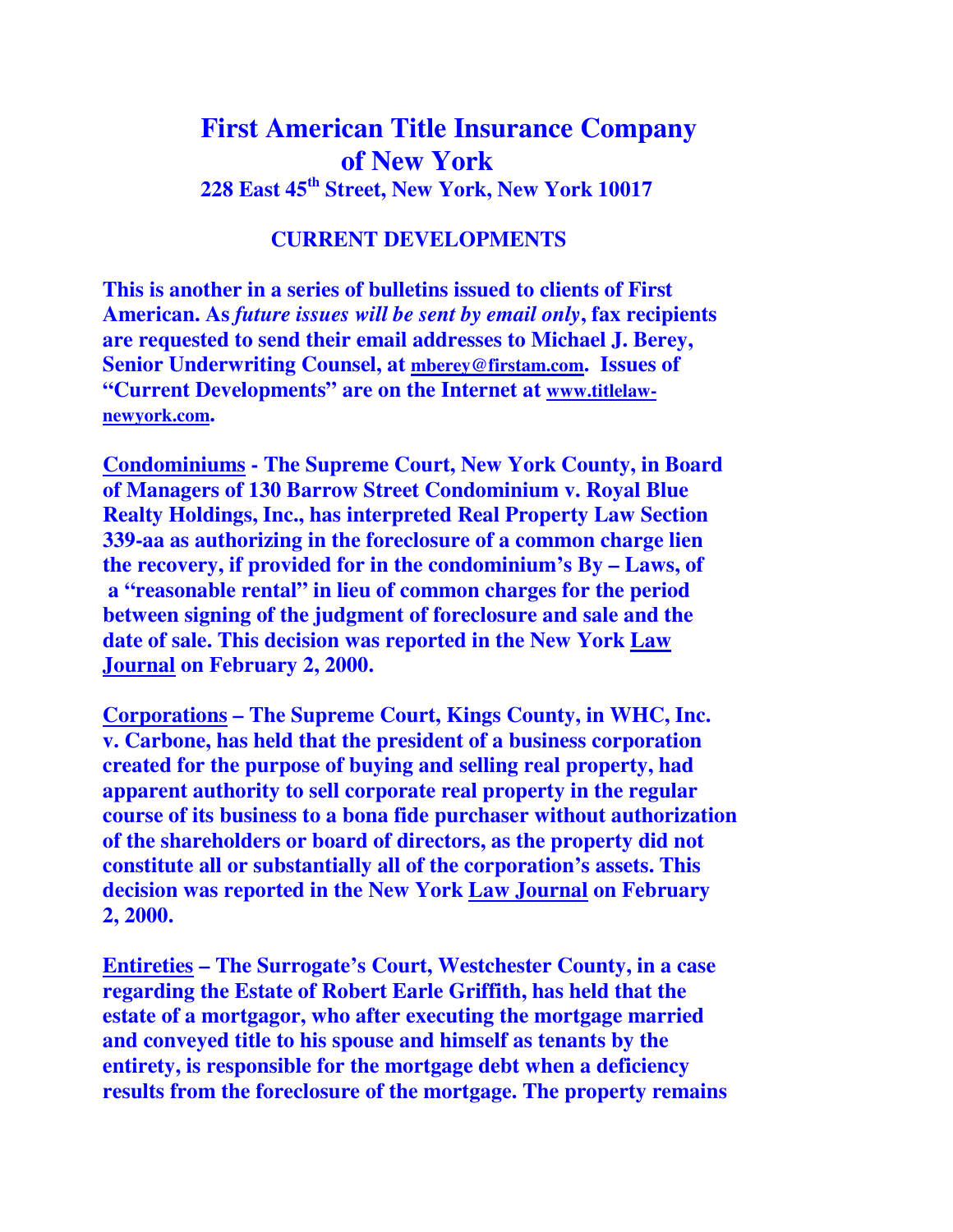**primarily liable for the mortgage payments, notwithstanding that the surviving spouse did not affirmatively assume the indebtedness. This decision was reported in the New York Law Journal on January 19, 2000.** 

**Lead Based Paint – A federal district court for the Northern District of New York has held in Sweet v, Sheehan that the disclosure requirements of the Lead-Based Paint Hazard Reduction Act (42 U.S.C. Sections 4851-4856) apply to the sale or lease of target housing on and after October 28, 1995, even though that the disclosure requirements in regulations published by HUD became effective on for owners of one to four family residential dwellings on December 6, 1996. Damages were alleged for violation of the disclosure requirements. The tenant leased the apartment from December 1995 to October 1996. The case, decided on November 5, 1999, is reported at 1999 WL 1011921 (N.D.N.Y.).** 

**New York City's Local Law 38 of 1999 added new Article 14 ("Lead Poisoning Prevention and Control") to Subchapter 2 of Chapter 2 of Title 27 of the Administrative Code of the City of New York. It sets forth requirements for the correction of lead-based paint hazards and includes provisions for the notification of occupants of multiple dwellings erected prior to January 1, 1960. The Local Law was approved by the Mayor on July 15, 1999 and became effective 120 days after enactment. It can be downloaded from the Internet at http://leah.council.nyc.ny.us/law99/int0582.htm.** 

**Mortgages – The Appellate Division, Second Department, in Russo Enterprises, Inc. v. Citibank, N. A., reported at 699 NYS 2d 437, affirmed a lower court decision that a mortgagee could demand a penalty for prepayment absent a provision in the mortgage unambiguously granting a right to prepay.** 

**Mortgage Recording Tax – The New York State Department of Taxation and Finance has issued an Advisory Opinion (TSB-A-00(1)R) dated February 25, 2000 on the mortgage tax consequences of the "defeasance" of a securitized commercial mortgage loan. The Opinion finds that there is no new principal debt or obligation, and therefore no additional mortgage recording tax is due, under the stated circumstances.**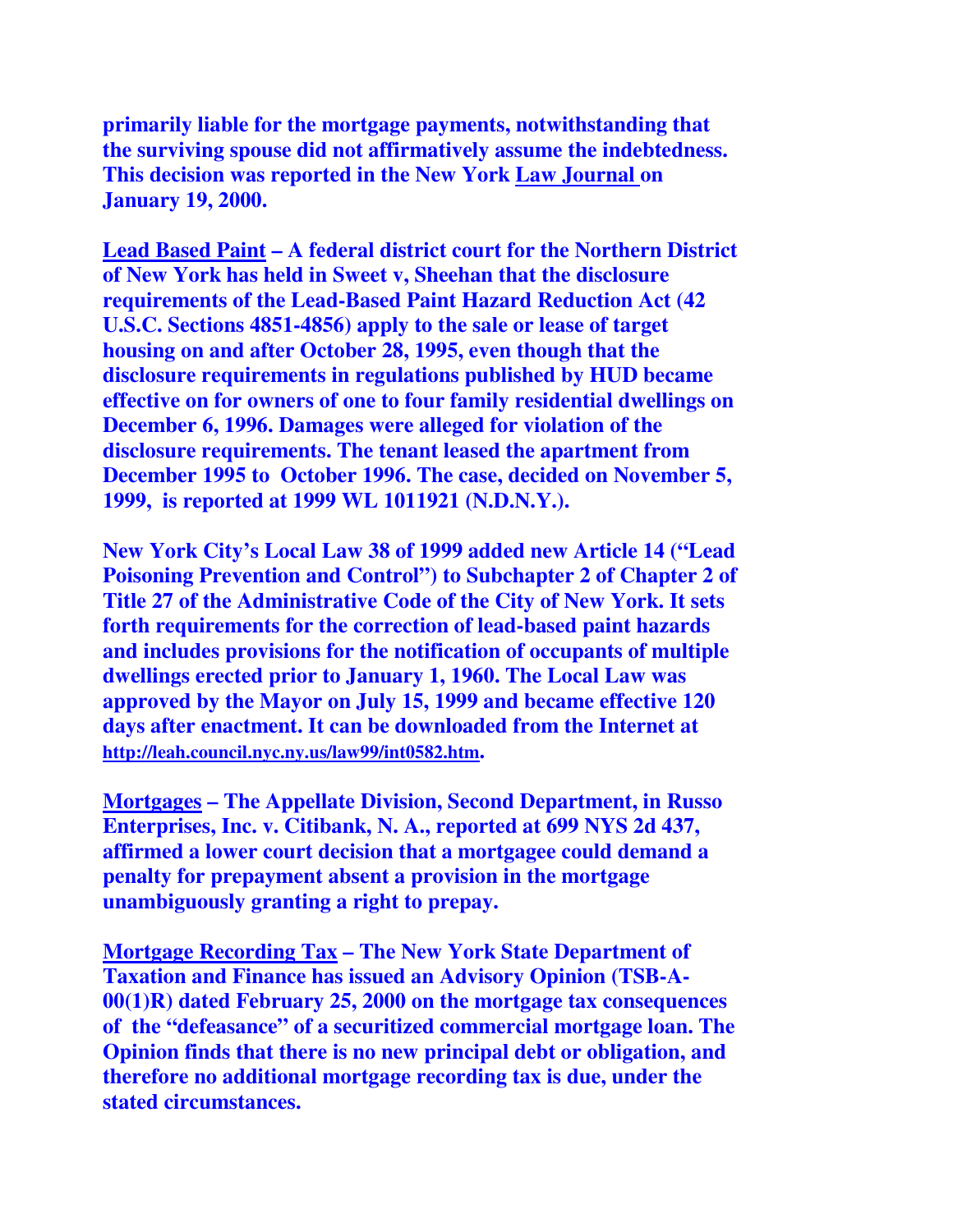**A new lender advances funds under a "Defeasance Note" executed by the original borrower/mortgagor to enable the purchase of U.S. Treasury Securities the proceeds of which will fund the mortgage payments. The obligations under the Defeasance Note are assumed by a new, successor borrower, and the original borrower is released from liability under the Defeasance Note. The Defeasance Note is assigned to the REMIC Trust mortgagee. and the original note and the mortgage are assigned to the new lender.** 

**The recording of a modification or extension of the mortgage so assigned without the advance of new money would also be exempt from tax. The Advisory Opinion is on the Internet at address www.tax.state.ny.us/pdf/Advisory\_Opinions/Mortgage/A00\_1r.pdf**

**Notice of Pendency – The Appellate Division, Second Department, in Greenpoint Savings Bank v. St. Hilaire, decided on December 6, 1999 and reported at 699 NYS 2d 458, affirmed a lower court decision that the holder of an interest in real property acquired after filing of a notice of pendency in a mortgage foreclosure is bound by the action as if it were a duly served party defendant and its interest is deemed foreclosed.** 

**Similarly, the Supreme Court, Suffolk County in an unreported case confirmed that title was held by the grantee of a deed delivered eight days after expiration of the notice of pendency in a mortgage foreclosure. An order extending the lis pendens from the from its last effective date nunc pro tunc was held to be improper as a matter of law. The purchaser at the foreclosure sale was deemed to be the assignee of the mortgage being foreclosed. The case of Coakley v. First Bank of Beverly Hills, F.S.B. was decided November 15, 1999** 

**In addition, the Supreme Court, Bronx County, has held that under CPLR 6513 an expired notice of pendency cannot be extended nunc pro tunc to cover any period between the expiration of the prior notice and the entry of an order authorizing the filing of a new lis pendens. A purchaser for value between expiration of the prior notice and the filling of the new notice is protected. Matter of the**